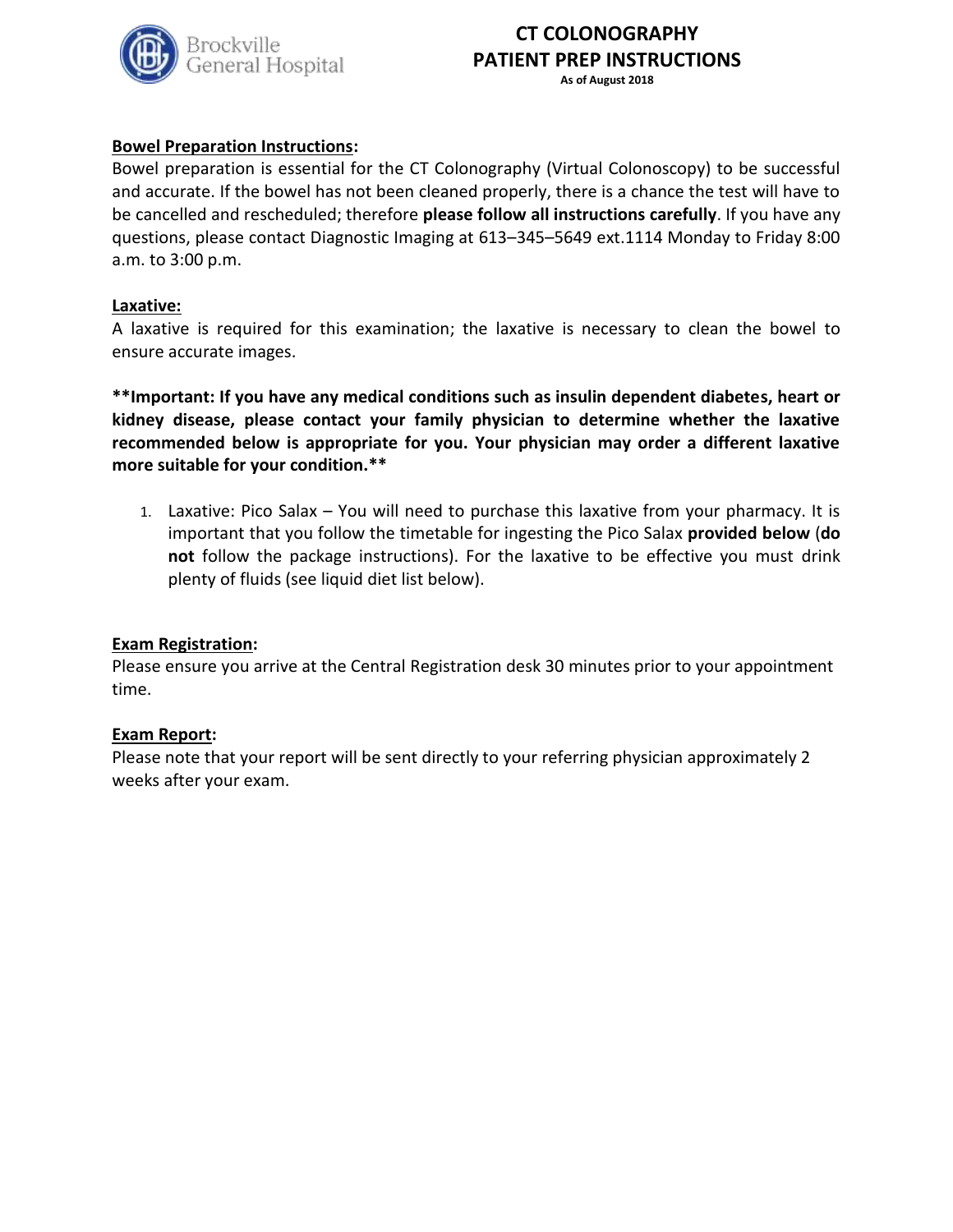

# **CT COLONOGRAPHY PATIENT PREP INSTRUCTIONS**

**As of August 2018**

### **Clear Liquid Diet List**

| Please do <b>NOT</b> consume | Red, orange, blue or purple liquids, Jello, popsicles etc.                                                                                                                                                                                                                                      |
|------------------------------|-------------------------------------------------------------------------------------------------------------------------------------------------------------------------------------------------------------------------------------------------------------------------------------------------|
| Avoid                        | Alcoholic beverages<br>$\overline{\phantom{a}}$<br>Caffeinated beverages/food (includes coffee, tea and caffeinated<br>$\overline{\phantom{a}}$<br>soft drinks such as cola as well as chocolate candies, popsicles<br>etc.)                                                                    |
| <b>Beverages</b>             | Lots of water<br>$\sim$<br>Decaffeinated tea, coffee and carbonated drinks (Sprite, 7-Up,<br>$\overline{\phantom{a}}$<br>ginger ale), or Gatorade<br>Fruit juices without pulp (apple, white grape, lemonade etc.)<br>$\overline{\phantom{0}}$<br>NO orange, tomato, grapefruit or prune juice. |
| Soups                        | Low sodium clear strained broth soup (no pieces of meats or<br>$\overline{\phantom{a}}$<br>chicken)                                                                                                                                                                                             |

### **1 Day Before CT Colonography**

| Midnight            | No solid food after midnight.                                                                                                                                                                                                                            |
|---------------------|----------------------------------------------------------------------------------------------------------------------------------------------------------------------------------------------------------------------------------------------------------|
| Step 1: 8:30am      | Take 1 <sup>st</sup> package of Pico Salax<br>$\overline{\phantom{a}}$<br>Follow liquid diet<br>$\overline{\phantom{a}}$<br>Begin to drink 1 glass of water, fruit juice, ginger ale or Gatorade<br>$\overline{\phantom{a}}$<br>every hour until 8:00pm. |
| Step 2: Lunch Time  | Continue with liquid diet<br>$\qquad \qquad \blacksquare$                                                                                                                                                                                                |
| Step 3: 2:30pm      | Take 2 <sup>nd</sup> package of Pico Salax                                                                                                                                                                                                               |
| Step 4: Dinner Time | Continue liquid diet                                                                                                                                                                                                                                     |

# **NOTE: The times can vary but you must wait 3 hours between each step.**

# **Day of CT Colonography**

**Liquids ONLY**. You may take your medication as normal**.**